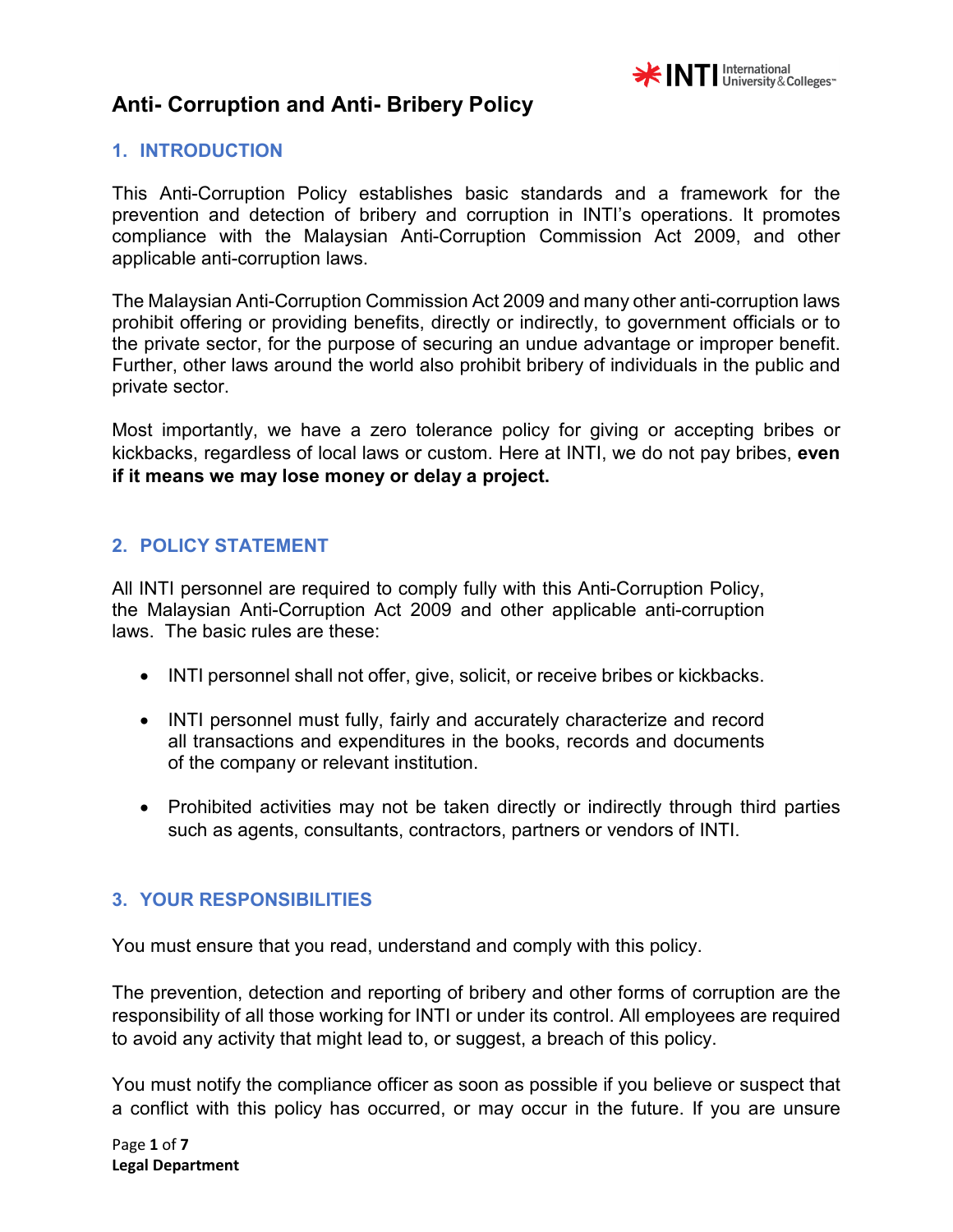

whether a particular act constitutes bribery or corruption, please contact the Compliance Officer.

## **4. CONSEQUENCES OF NON-COMPLIANCE**

Compliance with this Policy and with the laws of Malaysia is a condition of employment with INTI. Failure to comply with this Anti-Corruption Policy and the Guidelines established under this Policy, the Code of Conduct and Ethics or applicable laws is grounds for disciplinary action, including termination of employment.

The consequences of failing to comply with anti-corruption laws in Malaysia can be very serious. Violations can result in millions of dollars in fines against INTI. INTI or individual institutions also may be disqualified from conducting business with public agencies, or loose licenses or accreditation. Independent of whether any enforcement action is taken against INTI, INTI personnel involved in violations may be subject to prosecution, criminal fines, and imprisonment.

By law, fines and penalties imposed upon individuals may not be paid directly or indirectly by INTI.

### **5. DEFINITIONS**

**Bribery** is the offer, promise, giving, demanding or accepting of an advantage as an inducement for an action which is illegal, unethical, a breach of trust or the improper performance of a contract – that the briber would not receive in the absence of the bribe. Inducement can be anything of value to the person who is being influenced which can take the form of gifts, hospitality, fees, rewards, jobs, internships, examination grades, favours or other advantages. It does not matter whether the bribe is given or received directly or through a third party or whether it is for the benefit of the recipient or some other person.

**Corruption** is the misuse of entrusted power for personal gain.

**Government Officials** include any officer or employee of any governmental entity at any level;

• any private person acting in an official capacity for or on behalf of any governmental entity (such as a consultant retained by a government agency);

• officers and employees of companies or institutions in which the state has a majority ownership interest or over which the state exercises control, including public schools, colleges and universities;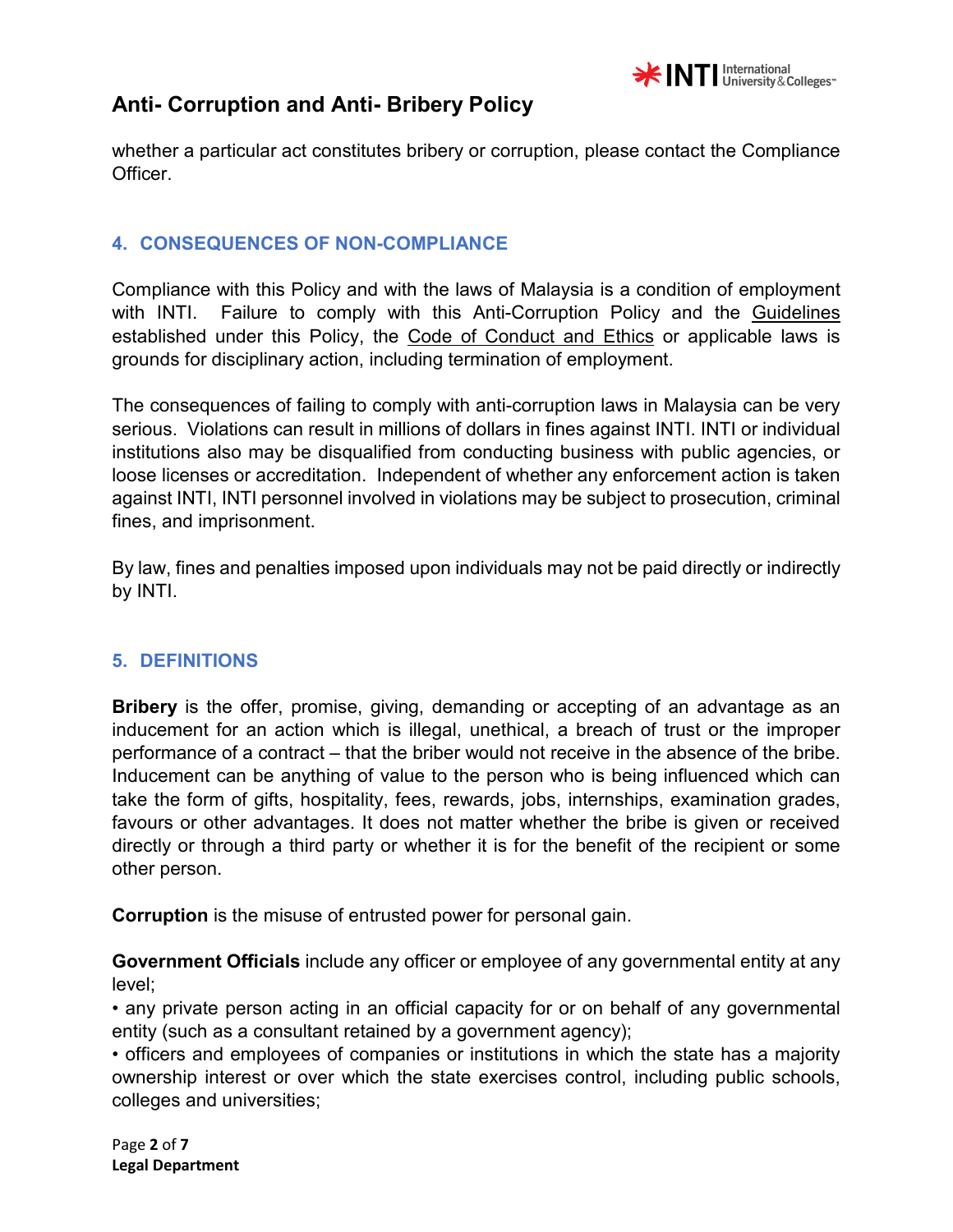

• Candidates for political office, and political parties and their officials; and

• officers, employees, or official representatives of public international organizations, such as the World Bank, United Nations, and International Monetary Fund.

**Kickback** is an illicit payment made to someone in return for facilitating a transaction or appointment.

## **6. WHO IS COVERED BY THE POLICY?**

This policy applies to all INTI Directors, individuals working at INTI including employees (whether permanent, or by way of contract, full time or part-time), consultants, contractors, trainees and agency staff, volunteers, interns, agents, sponsors, or any other person associated with us, or any of our subsidiaries or their employees, wherever located (collectively referred to as employees in this policy) and all third parties acting on behalf of INTI. This policy applies to conduct both within and outside of Malaysia.

### **7. RELATIONSHIP TO OTHER POLICIES AND LOCAL LAWS**

This Policy is consistent with and supports the provisions of the INTI Code of Conduct and Ethics, the Supplier Code of Conduct and INTI's Gifts, Meals and Entertainment Policy and all Malaysian laws and regulations on Anti – Corruption including the Malaysian Anti-Corruption Commission Act 2009.

### **8. WHAT IS NOT ACCEPTABLE?**

### **It is not acceptable for you (or someone on your behalf) to:**

- give, promise to give, or offer, a payment, gift or hospitality with the expectation or hope that either a personal or business advantage will be received, or to reward either a personal or business advantage already given;
- give, promise to give, or offer, a payment, gift or hospitality to a government official, agent or representative to "facilitate" or expedite a routine procedure;
- accept payment from a third party that you know or suspect is offered with the expectation that it will obtain either a personal or business advantage for them;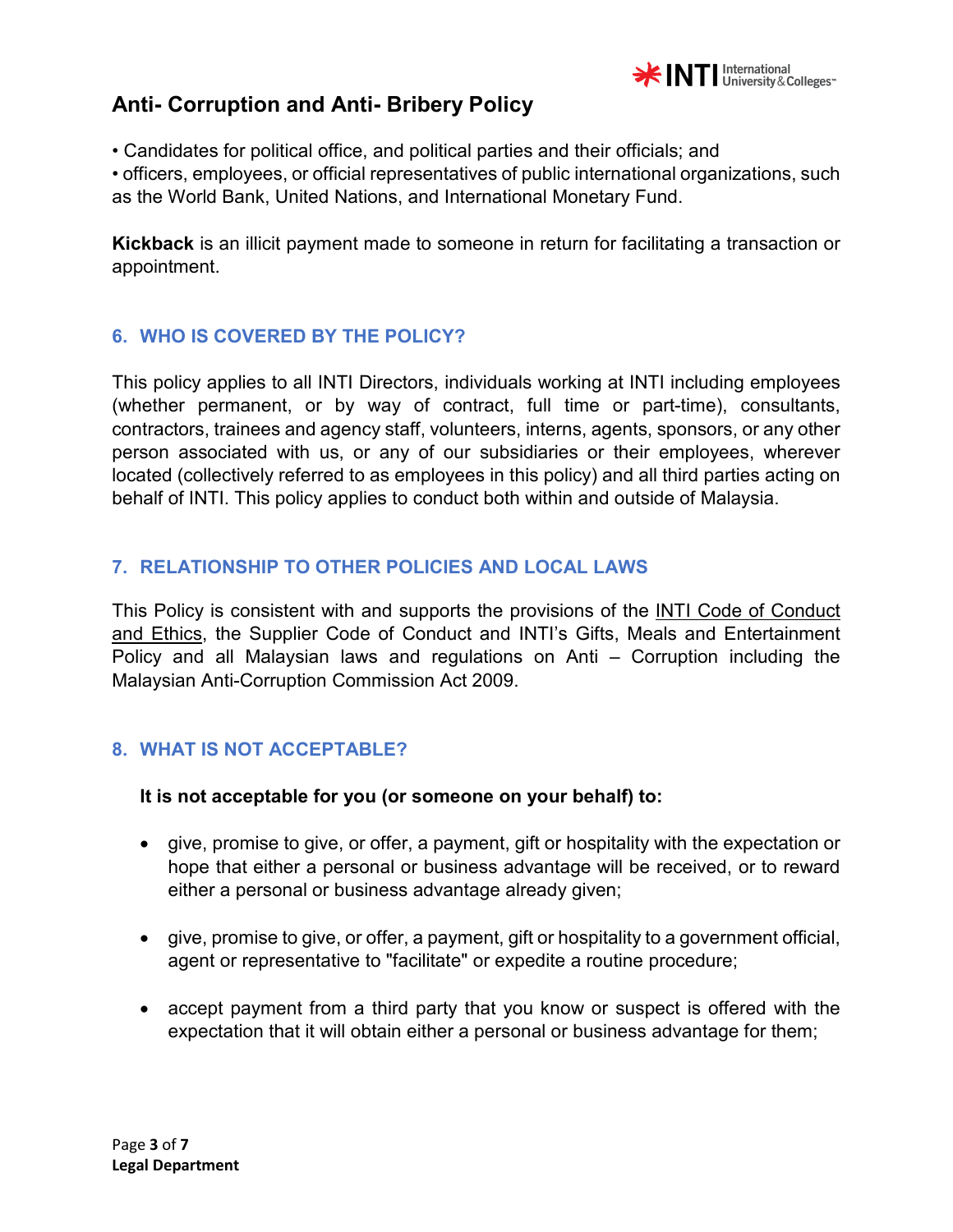

- accept a gift or hospitality from a third party if you know or suspect that it is offered or provided with an expectation that either a personal or business advantage will be provided by INTI in return;
- accept a gift or hospitality from a third party who is tendering for a contract to be awarded by INTI either on its own or jointly with other parties:
- threaten or retaliate against another worker who has refused to commit a bribery offence or who has raised concerns under this policy; or
- engage in any activity that might lead to a breach of this policy.

### **(a) No Bribery**

INTI personnel should never be involved in offering, promising, authorizing, making, receiving or otherwise furthering a payment of money of transfer of anything of value **to or from any person** for an improper purpose.

The giving or receipt of gifts is allowed, if the following requirements are met:

- $(i)$  it is made with the intention of not influencing a third party to obtain or retain business or a business advantage, or to reward the provision or retention of business or a business advantage, or in explicit or implicit exchange for favours or benefits;
- (ii) if it does not include cash or a cash equivalent (such as gift certificates, vouchers or tickets);
- (iii) if it is appropriate in the circumstances. For example, in Malaysia it is customary for small gifts to be given during the various festive season;
- (iv) if taking into account the reason for the gift, it is of an appropriate type and value and given at an appropriate time reference should be made to INTI's Gifts, Meals and Entertainment Policy and to INTI's Supplier Code of Conduct for the monetary threshold);

**Gifts should not be offered to, or accepted from, government officials (this includes public school teachers/counsellors/staff) or representatives, or politicians or political parties, without the prior approval of INTI's Compliance Officer. Any such gifts must be registered regardless of value.**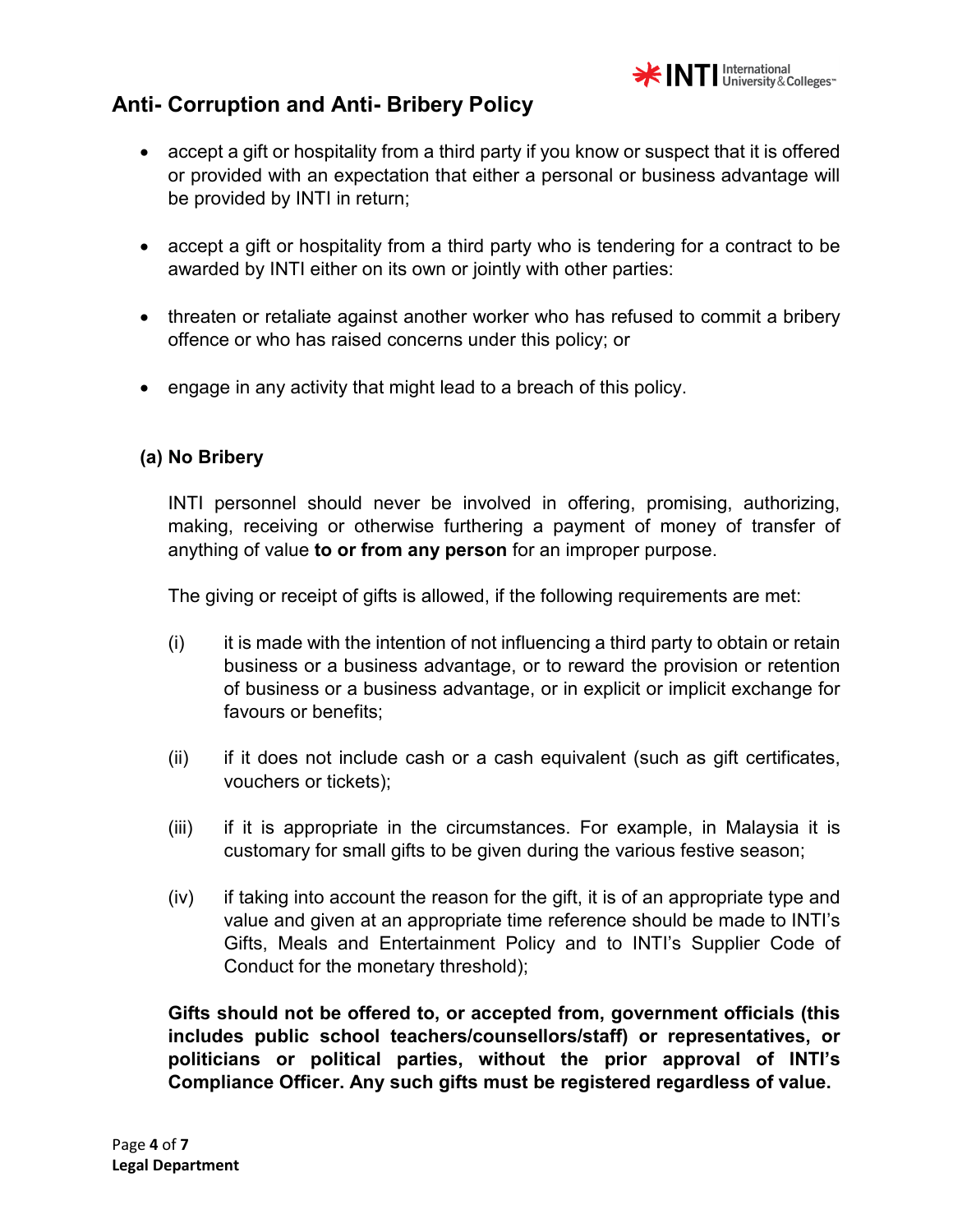

#### **(b) Facilitation Payments and Kickbacks**

INTI personnel should not make, and should not accept, facilitation payments or "kickbacks" of any kind to obtain a favourable outcome. Facilitation payments are typically small, unofficial payments made to secure or expedite a deal.

If you are asked to make a payment on INTI's behalf, you should always be mindful of what the payment is for and if it forms part of the official service rendered by the other party and is being offered to the public at large. You should always ask for an official receipt which details the reason for the payment. If you have any suspicions, concerns or queries regarding a payment, you should raise these with the Compliance Officer.

Similarly, if you were offered or received any benefits in monetary form or in kind, directly or indirectly you should be cautious as to the intention of the offerings. The gifts should not form, influence or be seen as influencing the judgement and/or your engagement in any act that may directly or indirectly assist the giver in attaining a favourable or desired outcome e.g. awarding of jobs and contracts, student grades, testimonials, etc.

All employees must avoid any activity that might lead to, or suggest, that a facilitation payment or kickback will be made or accepted by INTI or any INTI Personnel.

#### **(c) Responding to Solicitations and Extortion**

If a government official or other person requests a bribe or other improper payment or transaction, INTI personnel should diplomatically but clearly advise the requestor that it is against INTI's policy to make such payments, and decline to make or promise to make the payment. The solicitation should be promptly reported to the Compliance Officer.

The only exception to this rule is where the request is a demand that is accompanied by a credible threat to personal safety or safe passage. In such cases, which are equivalent to extortion, INTI personnel may make the requested payment to avoid the threat, but must promptly report the demand as provided above. A threat of property damage or harm to business does not fall within the scope of this exception.

### **(d) Third Parties**

Anti-corruption laws around the world prohibit corrupt payments made directly by INTI personnel and also indirectly through an agent or other intermediary such as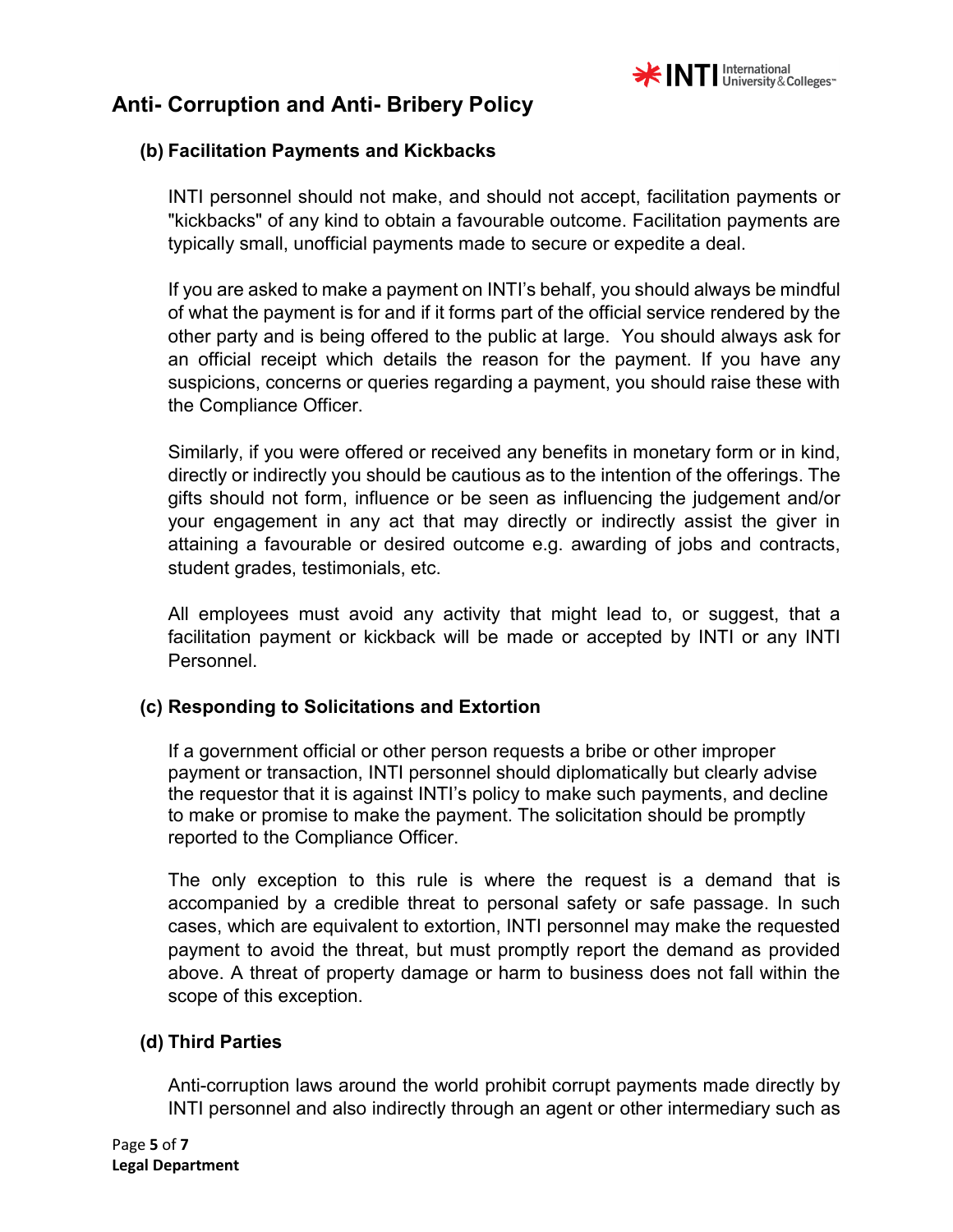

a consultant acting on our behalf. It is unlawful to make a payment of anything of value to any agent or other intermediary if there is reason to believe that any portion of the payment will be offered, given, or promised to anyone else for a corrupt purpose.

Accordingly, this Policy applies to activities conducted with or through an agent, consultant, joint venture, or other business partner. INTI personnel who manage, supervise, or oversee the activities of third parties working with INTI should ensure that such persons or entities understand and fully comply with this Policy. The most important step we can take to protect ourselves from liability for improper payments made by third parties is to choose carefully our partners, including agents and consultants, and monitor their conduct. INTI has adopted a Policy for Engaging Third Parties relevant to the engagement of certain third parties, which include standards and procedures for selection, appointment, and monitoring. These include a requirement of appropriate due diligence and approval prior to engagement, written contract provisions, and appropriate monitoring controls. Consult the Third-Party Policy for more information.

### **9. ACCURATE BOOKS AND RECORDS AND FINANCIAL CONTROLS**

INTI personnel must maintain complete and accurate records with respect to all transactions and expenditures undertaken on behalf of INTI or its subsidiaries.

- We must exercise special care when transactions involve payments or other benefits to government officials.
- We must accurately record all payments to public officials and commercial partners.
- We must reject and report any requests for false invoices or payment of expenses that are unusual, excessive or inadequately described and/or inadequately supported.
- We must not request from third parties nor issue out false invoices.
- We must not make misleading, incomplete or false entries in INTI books and records for any reason.